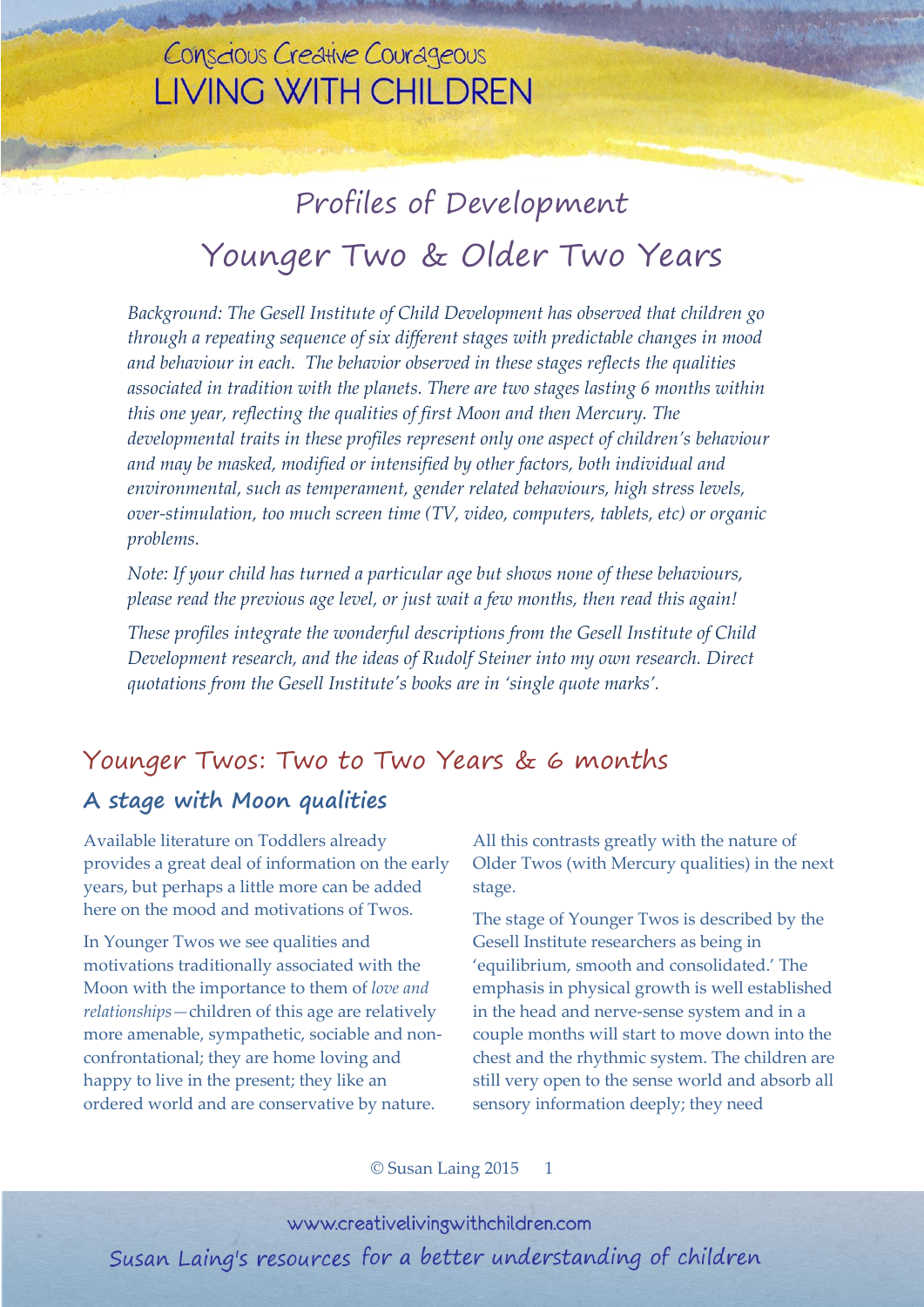considerable protection from over stimulation. They seek to understand their environment and are more amenable to complying with cultural demands.

Gesell describes how Younger Twos are learning to speak in phrases or short sentences, using words as tools for thought, although some children, especially boys, are later in this than others. They can use words to express and control their needs, which is useful in toileting, for example. When doing an activity, they may ask questions such as "What's that?" They may verbalize immediate experiences. There is also much vocalization in a group of children but little conversation. Refusals are expressed by "no". Children refer to themselves by their own names, but do not yet consistently use the word "I", which can appear occasionally, (in some children as early as 18 months according to early Gesell research). Some Gesell examples of speech reveal the thinking of Younger Twos: 'Rosie come too?' 'Papa gone. Come kitty. I see daddy. Cup all gone. I want my cup. You get it for me. Where's the ball, Mama? I see Daddy go bye-bye car. I put it on the chair. I don't want to go to bed. Mother, why me left in bed? Don't forget the 'nanas. Baby sat in my lap.'

Their motor control is still a little crude; they still stagger in walking, and run headlong without much capacity to slow down or turn corners. They take great delight in, and express themselves through, physical activity like romping and rough-and-tumble play, in dancing, clapping, stamping, or laughter.

Interestingly while they can build a tower of blocks vertically they still cannot rearrange them in a horizontal row. They also have difficulty in making a horizontal stroke with crayon, even though they 'imitate a vertical stroke with the greatest of ease'. This capacity of whether they can yet combine the vertical and

horizontal is interesting to watch in their play and drawing over this whole year.

When eating, they continue to need help in feeding. They may refuse foods. There is very little conversation with meals. They are apt to dawdle and play with food, especially in stirring it. This general tendency to dawdling, not only in eating but elsewhere, can be very irritating to adults but it is helpful to accept that children enter fully into each experience as an exploration. They need time and respect for this. They hate hurrying. When their carers can slow down too and use these moments for mindfulness themselves, it makes the world a better place for children.

At bedtimes, they demand to take toys to bed with them. They usually respond without fussing to being taken to the toilet in the evening. They may be half asleep when taken to bed.

In play, there are less rapid shifts in attention than before. Here too, they show an interest in dawdling, in taking time! They are interested in dolls, teddy bears and beads (strings them, or drops them in holes in tops of boxes only to dump them out again and repeat the process); they transport blocks in the wagon more than building with them. Parallel play (playing "beside" rather than "with" as in true cooperative play) predominates when with other children, though they obviously enjoy being with other children. They have little interest in what other children do or say, but they may hug others or push them out of the way as though they were physical objects, physically snatch and grab, or defend their rights by kicking and pulling hair.

Younger Twos still do not imitate things which they remember, but only those events which are present to their senses and stimulated by the present environment. Their memory, at this

Profiles of development: Younger Twos and Older Twos © Susan Laing 2015 2

www.creativelivingwithchildren.com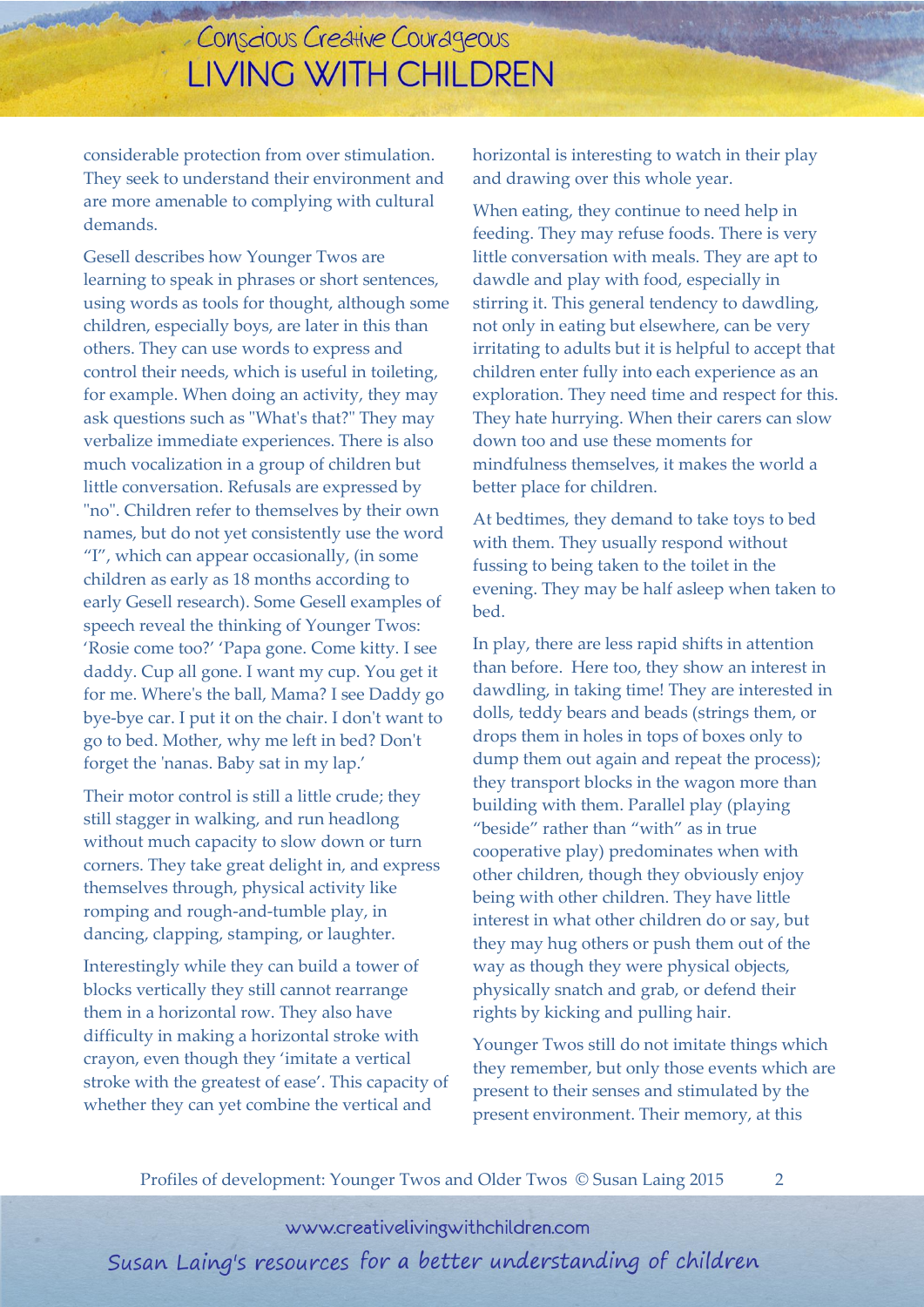stage is a "place memory"' which relies on sensory cues in the immediate environment to trigger the memory (e.g. seeing the corner field again where the donkey once was seen, triggers the memory of the donkey).

Younger Twos do not ask for help so easily. Carers must be constantly watchful and ready to help without waiting to be asked. When out walking, the children linger over activities along the way, or pick up sticks and stones. The carer has to wait, call to the children or lure them on to some new interest. They may refuse to hold the adults hand except on curbs or walls, which they delight in.

Despite this being an amenable age, under pressure the child is more apt to go in the opposite direction. Even children in relatively cooperative ages need to feel their independence and their autonomy and may react to pressure on them to do things, especially at other people's pace. Children need an environment which demonstrates that: "Here there is time." Adults need to draw children along with them, into the "tribe", into the "we", into the "togetherness" of "this is the way we do things here". This helps to avoid threatening the child's independence by "ego to ego" directives which invite resistance. ("I want you to do this now!") Adult authority needs to come from within with inner authoritativeness. ("Now we all do this…" "Now the toys go back in the box!") Adults will need this even more in the next stage of Older Twos to manage the children's even more intense need for freedom and independence.

Descriptions of the emotional nature and mood of Younger Twos reveal a lot of the qualities which are traditionally associated with the Moon: they have a more quiet good nature, they are more amenable to the flow of things, show more sociability, (as development allows at least), with a certain gentleness in social

interaction, a love of home, repetition and routine.

We can see all this in the detailed and sympathetic observations of Younger Twos of Gesell researchers Louise Bates Ames and Frances L. Ilg in *Your Two Year Old Terrible or Tender* (Dell Trade Paperback, New York 1976) so we quote directly:

'For many parents Two is the best age of all.' 'Emotionally, Two seems much of the time to be comfortable and content. Life feels good to him. Emotions do not take over as they do at some other ages. Two can express his warm affection by his cosy, snuggling ways. There is an easy give and take between parent and child. He now seems comfortable with himself.' 'He not only expresses his desires but he wishes to possess, to have things all his own.' "It's mine." 'A delightful companion...in the home', loves doing little errands', 'fetching Daddy's slippers'. Loves walks but 'loves to come 'home again' '.

'He knows where things go. 'dotes on putting away the canned goods'...'loves to watch all household activities... beginning to take a hand in these himself.' 'He delights in imitating and enjoys working side by side with his mother.' 'He explores through his senses'. He 'likes the feeling of having the same thing happen day after day.' Routines suit him. ' "Again" is an oft repeated demand.' 'Sequence is important'. 'Even in eating he is beginning to enjoy repetition.'

In play Two 'enjoys other children...gently, minimally.' Interaction is exploratory', not truly aggressive. The future 'Two and a half year old type fights over materials do not take place, as one or the other [Two] gives in too easily and too impersonally.'... 'The balance is very delicate as to who gives in to whom.' Any grouping remains fluid, behaviour very individual. They 'love swinging' and rhythmic activities.

Profiles of development: Younger Twos and Older Twos © Susan Laing 2015 3

www.creativelivingwithchildren.com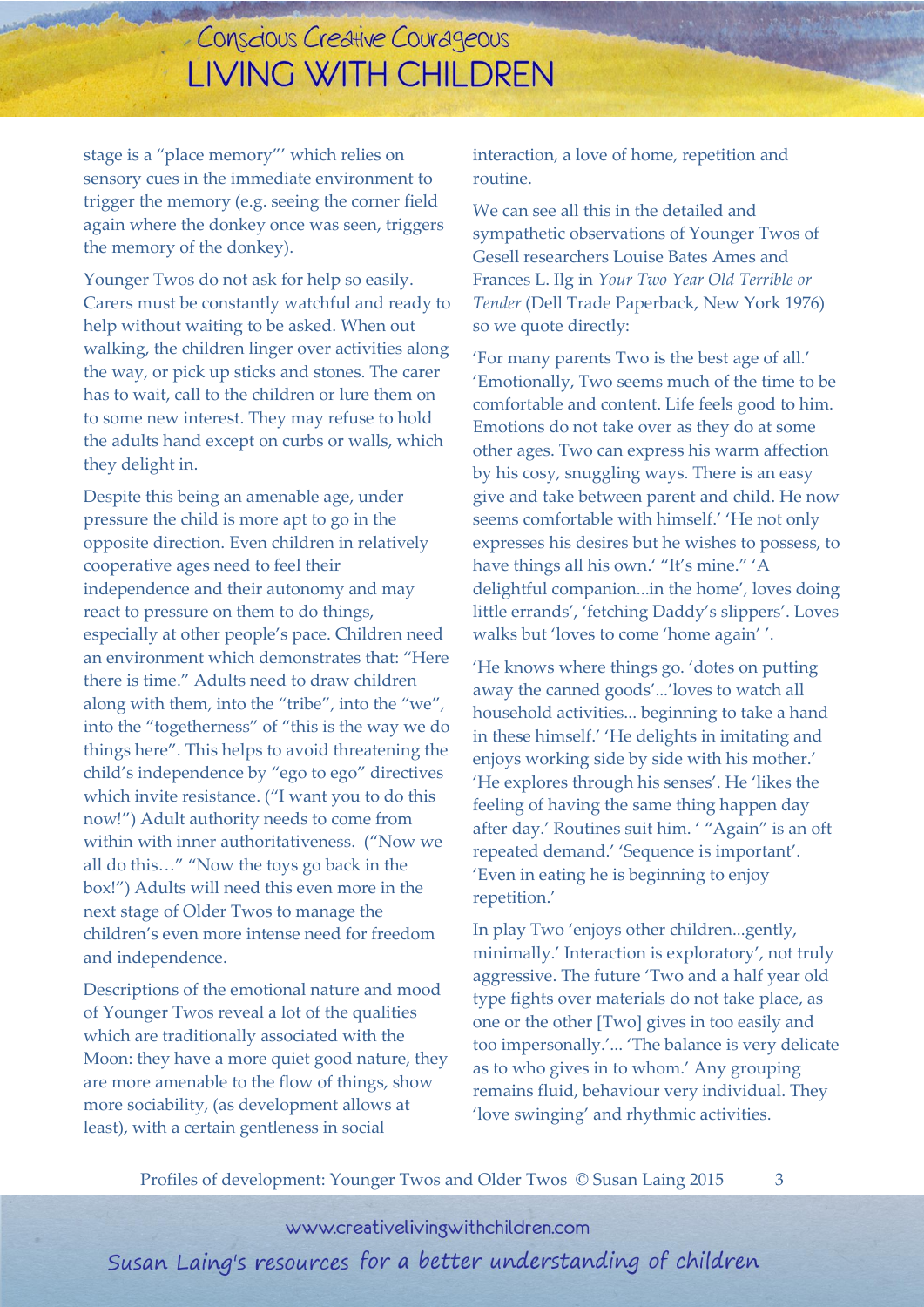Two is now saying 'yes' more.' …Shows 'a robust sense of *mine,* but a very weak sense of *thine.' '*He can hoard but cannot share.'

As we would expect in a stage with Moon qualities, the behaviour of younger Twos is certainly easier and more enjoyable for adults than the age which follows in Older Twos. Nevertheless, if the children's needs are not being met, or if they are stressed, they will still show more difficult behaviours, more sleep problems etc. It needs loving observation to get

to the source of these and give appropriate support.

This is a good stage for parents to consolidate their loving relationship with, and understanding of, their individual child before the challenges of the next stage set in. There is a danger with the Younger Twos that we take their natural goodness in this stage for granted, especially when there are other children to care for who are in more demanding stages.

### Older Twos: Two Years & 6 months to Three Years

#### **A stage with Mercury qualities**

In Older Twos we see qualities and motivations traditionally associated with Mercury: the importance to them of freedom of movement and independence, characteristic mental quickness and sociability, an enthusiastic interest in the world and great difficulties with choice—for they want it *all*. It is also possible that they may *enjoy* a little of the confusion they create, just as the older stages with Mercury qualities also do!

The stage of Two and a half to Three years is described by Gesell as being 'in disequilibrium and breaking up'. The emphasis in physical growth has now moved into the chest and rhythmic system. Gradually over this time we can see new growth in the social sphere, in the imagination and in creative play.

At around two and a half years the children also experience for the first time a new sense of self, and an increasing awareness of their own physical separateness from beloved carers; this can be seen in their increasing awareness of people other than themselves and in their language, as they consolidate their use of the word "I", versus "me" or "Johnny". This "coming into themselves" can also be seen

symbolically in their drawings as they start to make concentrated points in their scribbling, inward spirals and the cross (the bringing together of the vertical with the horizontal). With this new self-awareness can come deep insecurities which were not there before, new fears of separation while they learn that adults will not abandon them and will indeed come back. Questions arise in response to feeling separate: 'Will my parents leave me?' 'Will they come back to me?' 'Will the things in my life still be here tomorrow?" Fear, and even desperation and terror, can rise up as a result of these new insecurities. We may see these fears in milder ways like their choosing to hold the adult's hand by choice and their reluctance to leave the adult, despite their strong need for independence. Or these fears may manifest in even more challenging behaviours for adults to deal with, like truly desperate screaming and loss of all control. It is a stressful time with tears, tantrums and confusion and needs considerable understanding.

The potent descriptions of the struggles of Older Twos provided below are from the Gesell Institute's books on this age *Your Two Year Old*

Profiles of development: Younger Twos and Older Twos © Susan Laing 2015 4

www.creativelivingwithchildren.com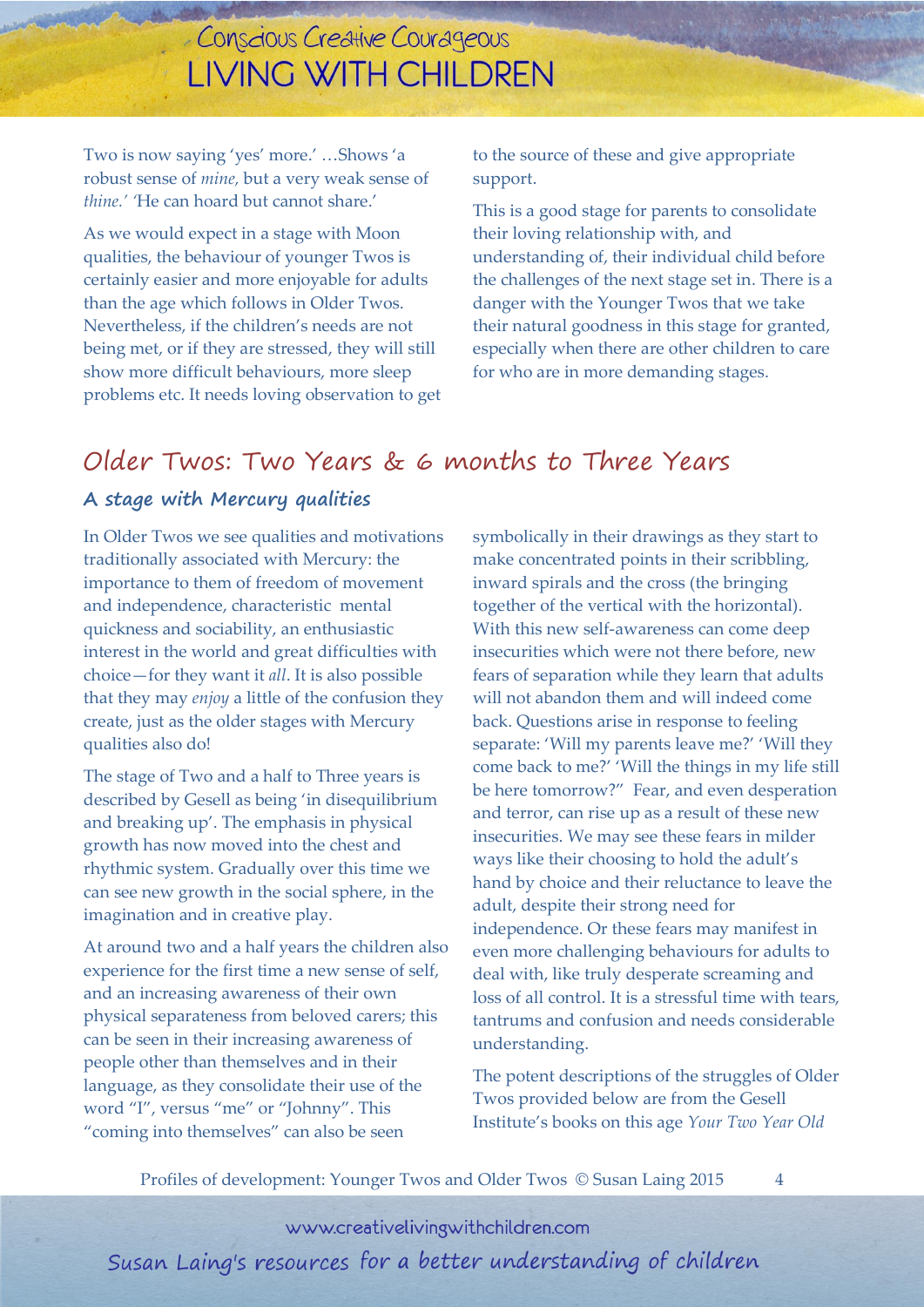*Terrible or Tender* and *The Child from Five to Ten* by Arnold Gesell, Frances Ilg and Louise Bates Ames (Harper & Row 1974 ). They describe Two and a half as being:

…in 'disequilibrium', 'breaking up' and '…He is reputed to be variously impetuous, imperious, contrary, hesitant, dawdling, defiant, ritualistic, unreasonable, and incomprehensible.' '…especially difficult when violent, demanding, explosive emotions take over…' an age of exaggerated tensional outlets…thumb sucking…stuttering…scream[ing] and [will] produce temper tantrums on the tiniest provocation.' 'a complete despot'. '…"no" is a much used word.' …They may say "no" when they means "yes"…. 'They may repeat everything said to them. (This type of child has difficulty in comprehending what is asked of him/her.) They elicit the attention of adults. "Look at me."'

Clearly Older Twos need our help, our deep understanding and protection!

To protect themselves, children of this age set up all sorts of ways to bring stability and predictability into their relationships and environments. They are desperate to be in control. If adults do not understand these needs as being the motivators for the children's cries for support, then difficult behaviours become more entrenched as the child becomes more desperate.

With their new awareness of self, they inwardly question "what is me? My hair, my hat, my toy, my bed?" Anything that threatens this notion of an extended "me" also causes trouble. They do not want to share, or see their coat or special toy given to another. Gesell researchers describe

this: 'He will bring a favorite toy to nursery school to display it with pride; but he finds he cannot quite surrender it to his playmates. He will also be seized with an intense impulse to

acquire a coveted toy; but once in possession, he abandons it with indifference.'

Sharing threatens their new-found sense of self and they can be desperate to defend that. It is wiser to support this need at the time and not worry about their "need to learn to share". A more appropriate time will come for that. Having separate "sharing toys" and even clothes (spare hats for example) from early on in the child's life – as distinct from "Tommy's toys" –can help with this problem.

It is a time when it is helpful to try to meet as fully as possible these needs for routine, security, reassurance, and protection of self, and cut down (it is only for a few months) on all those things that challenge their security and feeling of reasonable control of their life. It helps to stay home, hold to routines, avoid new situations unless led by the child. Put the child first for a few months. It is not a good time to start child care for many! Wait until their sense of security reappears. Remove the stresses and allay their fears and we may find that the more positive qualities associated with Mercury appear; they can be 'delightful, less resistant', enthusiastic and sociable.

Gesell researchers further describe the child of this age: He 'demands sameness. He wants everything to always be the same.' This is a developmental need for predictability in the same way he 'wants everything to be *appropriate*—belongings to go with the people they *belong* to.' 'He himself fulfils his need for sameness by setting up elaborate, sometimes amusing, sometimes exasperating rituals to keep himself on the right track…to avoid the conflict of having to make a choice.' He wants 'the same route taken, the same order of events in time. By three he will not need the environment to support him in this way. He will be able to permit variety, difference, change.'

Profiles of development: Younger Twos and Older Twos © Susan Laing 2015 5

www.creativelivingwithchildren.com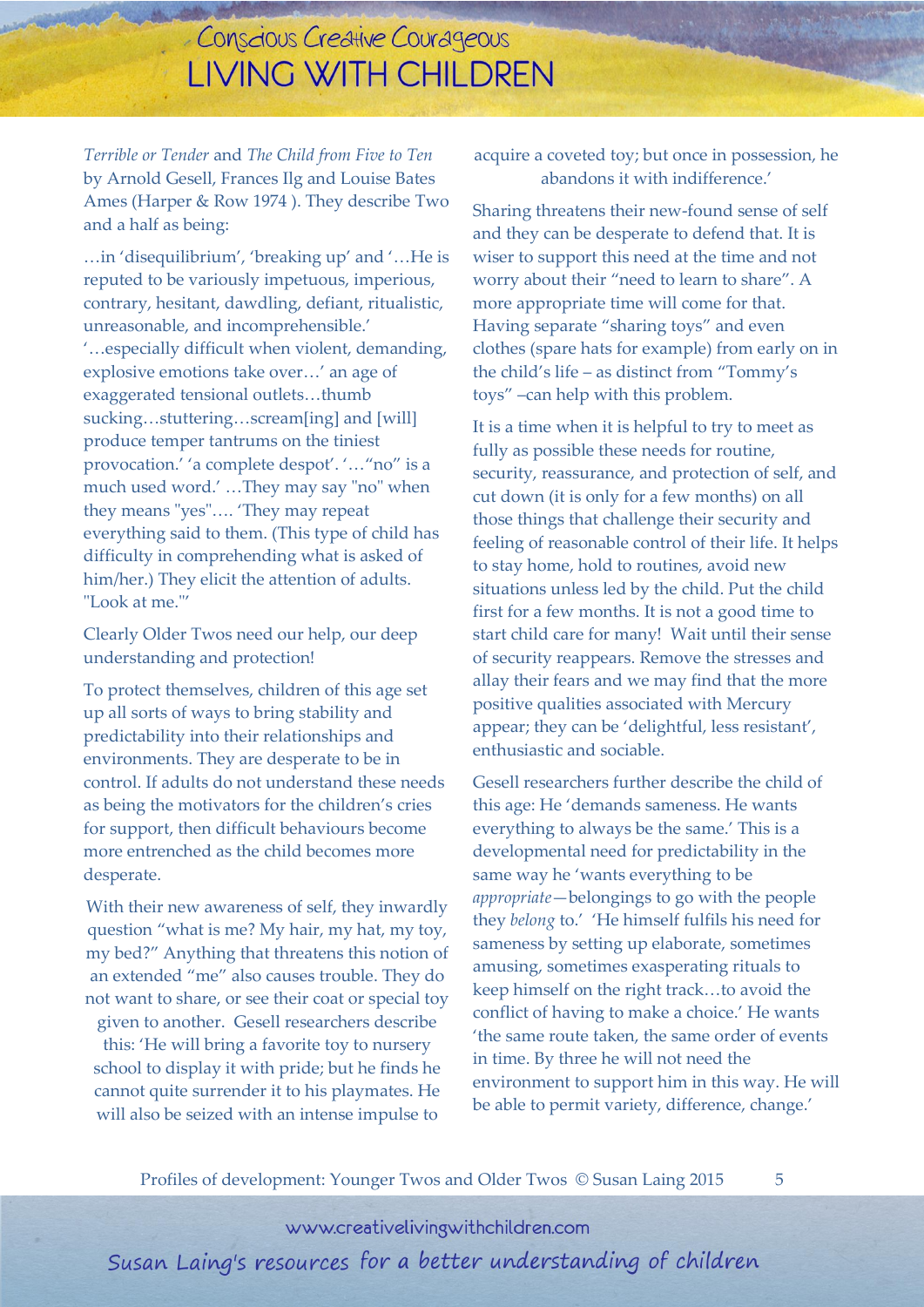Yet at the same time, 'he does like to explore and investigate.'

These point to another quality associated with Mercury that also causes challenges at this time in Older Twos— the Mercurial need for independence and freedom, and especially the freedom to move, which impacts on decision making. All children want to experience independence and autonomy but in the stages showing Mercury qualities this is even more evident. They demand to do things by themselves even though they may not yet be able to. It also manifests in extremes in behaviour, contrariness and in the resistance to demands from adults which threaten their independence.

Here we also find the quality associated with Mercury that in their 'vast and enthusiastic interest in all that happens' *they want it all*! They do not want to choose between one thing or another, between extremes. They have not yet learned to prioritise, or to wait, or to moderate, or to accept they have to have some things one at a time. No! They want it all at once *and* they want their independence and not to be limited in their options by other people's choices and directions.

Gesell research describes this:

'His difficulties are due to the fact that he is just discovering a new realm of opposites… He has a great deal of intermediating to do between contrary impulses, and yet he has to become acquainted with *both* opposites. Being inexperienced as well as immature, he often makes two choices where he should make one; or he makes the wrong choice; or he makes none at all. … He has yet to acquire skill in balancing alternatives and in thinking of one alternative to the exclusion of another. He reminds us of the two-way rocking and the creep-crawl stages in the patterning of prone locomotion.'

*'…*his direction tends to be the *opposite* of the way *you* have directed*.* Now he has matured to the point where he sets up his own opposites. This is how he finds out about the world—by exploring *both* of any two extremes in quick succession…a very important part of growing up.' It is an age when other adults [than the parents] may do better to take over.

'He may disrupt parental harmony by pitting Mother against Father. And he can drive everyone to distraction by his insistence that "Mommy do it" when Daddy is taking over, and then that "Daddy do it when Mommy takes hold.' 'The person he wants is *whatever* person is not available at the moment, and if everyone *is* available, his demand may change to "Me do it myself."'

So Older Twos have great difficulty with decisions. 'This is possibly the worst age of any for making choice. Two-and-a-half vacillates back and forth, and if he finally settles for one of two choices, he is almost bound to choose the other immediately'. By his very nature, the child of this age has merely to choose the *red* one and he wants the *blue*; to choose *yes,* and he definitely wishes *no.* 

As we will see with Younger Sixes, it is helpful to minimise either/or choices, and to help the child to see that the having of one thing now does not eliminate the possibility of having the other soon/later. As parents will know, this will not eliminate the problems of getting Older Twos to do something but it may help to minimise them.

In the descriptions of Older Twos below we need to watch for the insecurities arising out of this new experience of 'self' and the stubborn contrariness relating to the need for freedom to choose or more accurately, not be made to choose. When not met with understanding,

Profiles of development: Younger Twos and Older Twos © Susan Laing 2015 6

www.creativelivingwithchildren.com